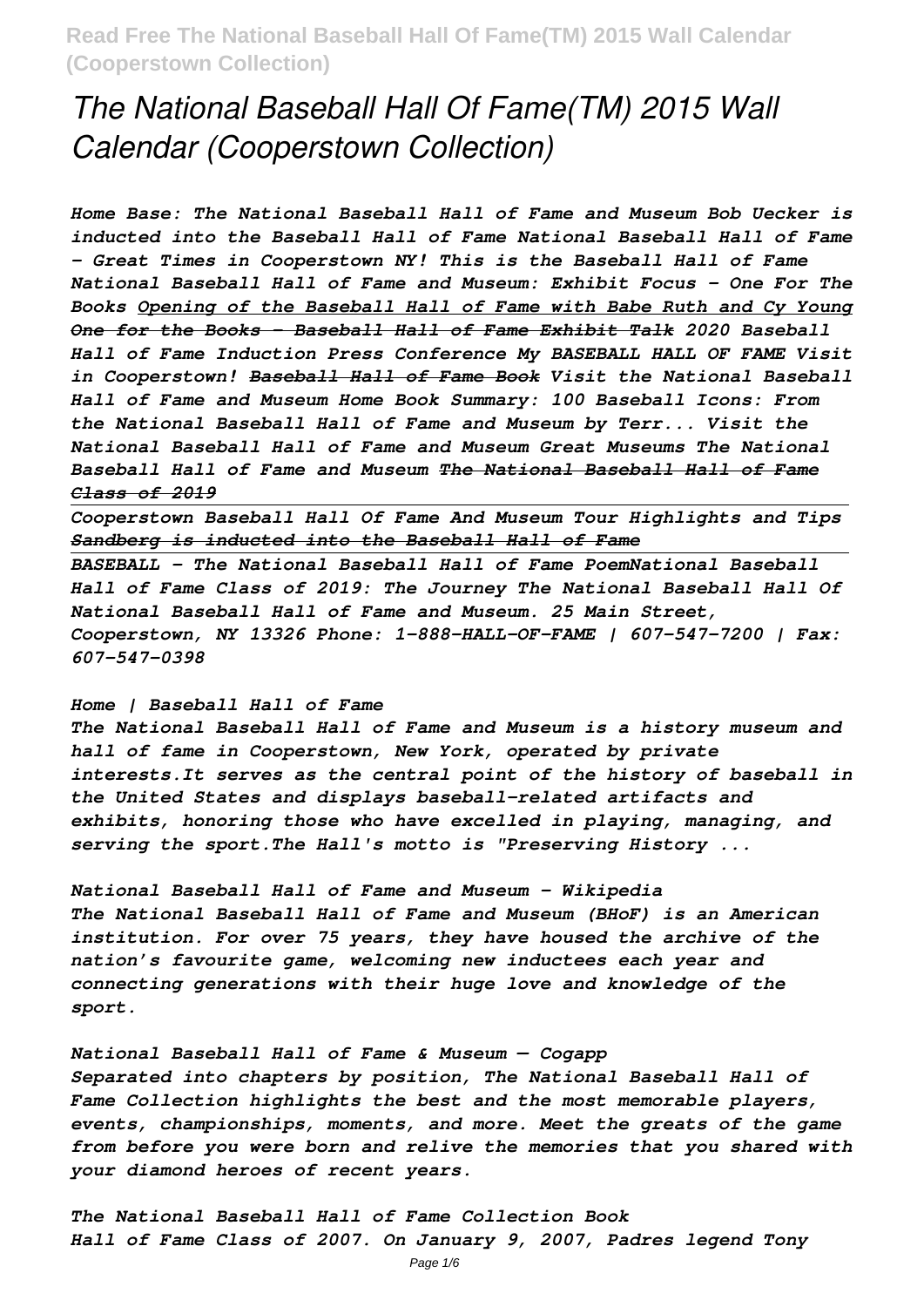*Gwynn was elected to the National Baseball Hall of Fame. "Mr. Padre" joined Cal Ripken Jr. in the Hall of Fame's 2007 class on July 29, 2008. With 75,000 fans looking on, it was the largest crowd ever at an induction ceremony.*

*National Baseball Hall of Fame | San Diego Padres A remarkable career largely lost to time will take center stage this afternoon when White is enshrined into the National Baseball Hall of Fame, 74 years after his death in Illinois. For his family...*

*Deacon White had a long journey to the National Baseball ... Elections to the National Baseball Hall of Fame for 2020 proceeded according to rules most recently amended in 2016. As in the past, the Baseball Writers' Association of America voted by mail to select from a ballot of recently retired players. The results were announced on January 21, 2020, with Derek Jeter and Larry Walker elected to the Hall of Fame. The Modern Baseball Era Committee, one of four voting panels that since 2016 have taken over the role of the more broadly defined Veterans Commi*

*2020 Baseball Hall of Fame balloting - Wikipedia The National Baseball Hall of Fame and Museum believes it is critical that conversations about social injustice and inequality continue within our society and beyond. In strengthening our commitment, today we launched a comprehensive educational resource that will further elevate the history of Baseball and Civil Rights in America.*

*From the National Baseball Hall of Fame and Museum ... Separated into chapters by position, The National Baseball Hall of Fame Collection highlights the best and the most memorable players, events, championships, moments, and more. Meet the greats of the game from before you were born and relive the memories that you shared with your diamond heroes of recent years.*

*The National Baseball Hall of Fame Collection: Buckley ... Cooperstown, home to the National Baseball Hall of Fame and Museum, welcomes tens of thousands of visitors every summer, all leading up to the annual Hall of Fame Induction Weekend at the end of...*

*What Cooperstown's National Baseball Hall of Fame and ... Elections to the National Baseball Hall of Fame for 2011 proceeded according to the rules revised in July 2010. As in the past, the Baseball Writers' Association of America voted by mail to select from a ballot of recently retired players. The new Expansion Era Committee, which replaced the Veterans Committee, convened in December 2010 to select from an Expansion Era ballot of long-retired players and nonplaying personnel who made their greatest contributions to the sport from 1973 to the prese*

*2011 Baseball Hall of Fame balloting - Wikipedia*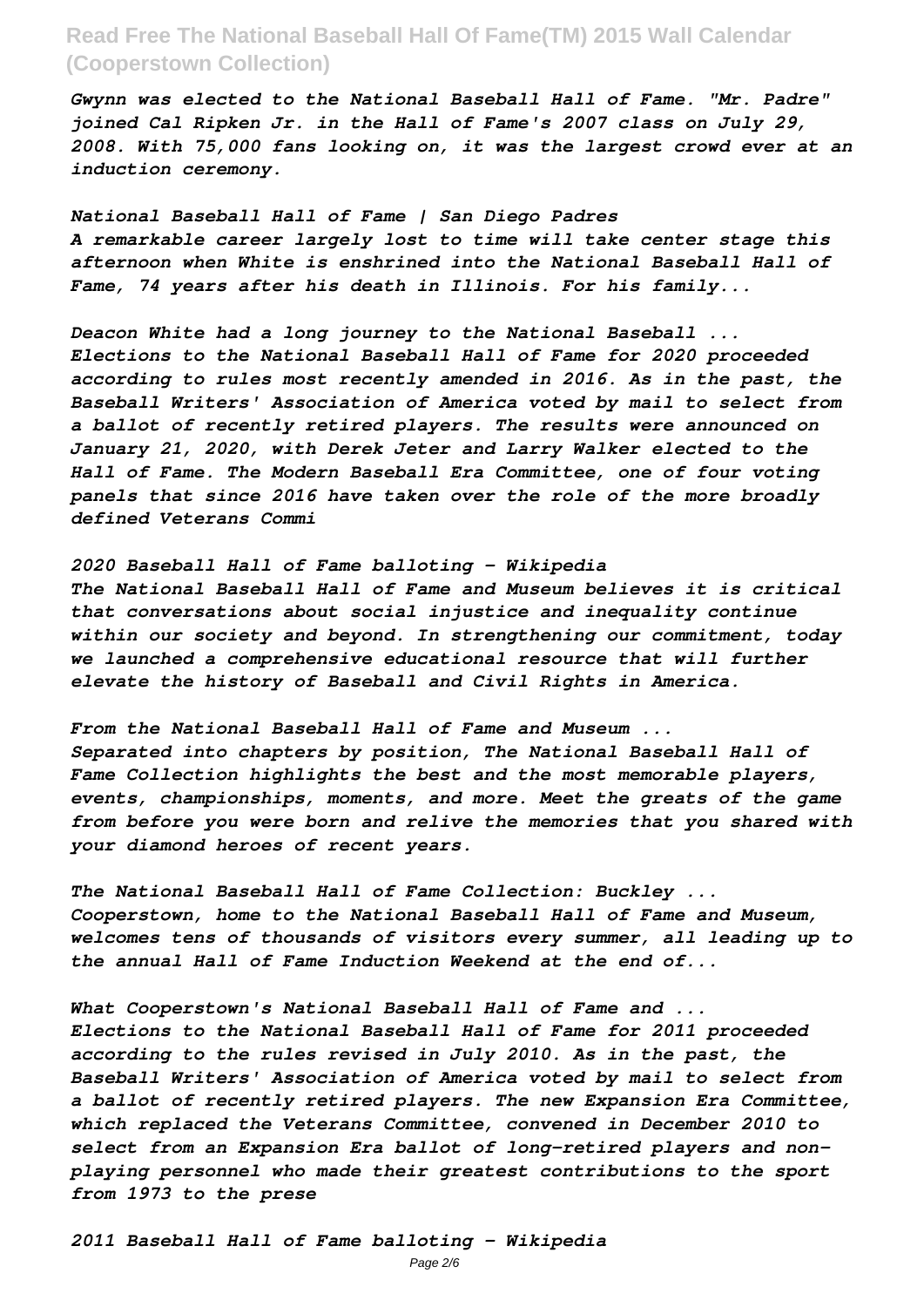*Baseball Hall of Fame, in full National Baseball Hall of Fame and Museum, museum and honorary society, Cooperstown, New York, U.S.*

*Baseball Hall of Fame | museum, Cooperstown, New York ... Apr 29, 2020 at 4:16 PM The National Baseball Hall of Fame induction ceremony, one of the sport's biggest celebrations, has been postponed because of the coronavirus pandemic. The Hall of Fame's...*

*National Baseball Hall of Fame cancels 2020 induction ... Craig Muder is the director of communications for the National Baseball Hall of Fame and Museum. Whitey Ford pitched 16 seasons for the New York Yankees, winning 236 games to go with an earned-run average of 2.75. He was elected to the Hall of Fame in 1974. (Don Wingfield/National Baseball Hall of Fame and Museum)*

*Whitey Ford remembered as ace of Yankees dynasty ... "Visiting the National Baseball Hall of Fame and Museum is a dream trip that every sports fan should experience, and we are honored to be able to share that special opportunity with Nicholas and his dad," said Rob Nelson, inventor of Big League Chew.. "To be able to bring home a prize of \$5,000 that will directly support his hometown team in Massachusetts is the added magic of bubble gum ...*

*Mass. teen wins trip to National Baseball Hall of Fame ... The National Baseball Hall of Fame announced on Monday the nominees for the 2021 Ford C. Frick Award, given annually for excellence in baseball broadcasting. The finalists were chosen based on the ...*

*FOX Sports' Joe Buck, NBC's Al Michaels headline Baseball ... — National Baseball Hall of Fame and Museum (@baseballhall) November 2, 2020 A prep standout in St. Louis, Blattner played in second base in the majors for the St. Louis Cardinals, New York ...*

*Home Base: The National Baseball Hall of Fame and Museum Bob Uecker is inducted into the Baseball Hall of Fame National Baseball Hall of Fame - Great Times in Cooperstown NY! This is the Baseball Hall of Fame National Baseball Hall of Fame and Museum: Exhibit Focus – One For The Books Opening of the Baseball Hall of Fame with Babe Ruth and Cy Young One for the Books - Baseball Hall of Fame Exhibit Talk 2020 Baseball Hall of Fame Induction Press Conference My BASEBALL HALL OF FAME Visit in Cooperstown! Baseball Hall of Fame Book Visit the National Baseball Hall of Fame and Museum Home Book Summary: 100 Baseball Icons: From the National Baseball Hall of Fame and Museum by Terr... Visit the National Baseball Hall of Fame and Museum Great Museums The National Baseball Hall of Fame and Museum The National Baseball Hall of Fame Class of 2019*

*Cooperstown Baseball Hall Of Fame And Museum Tour Highlights and Tips Sandberg is inducted into the Baseball Hall of Fame*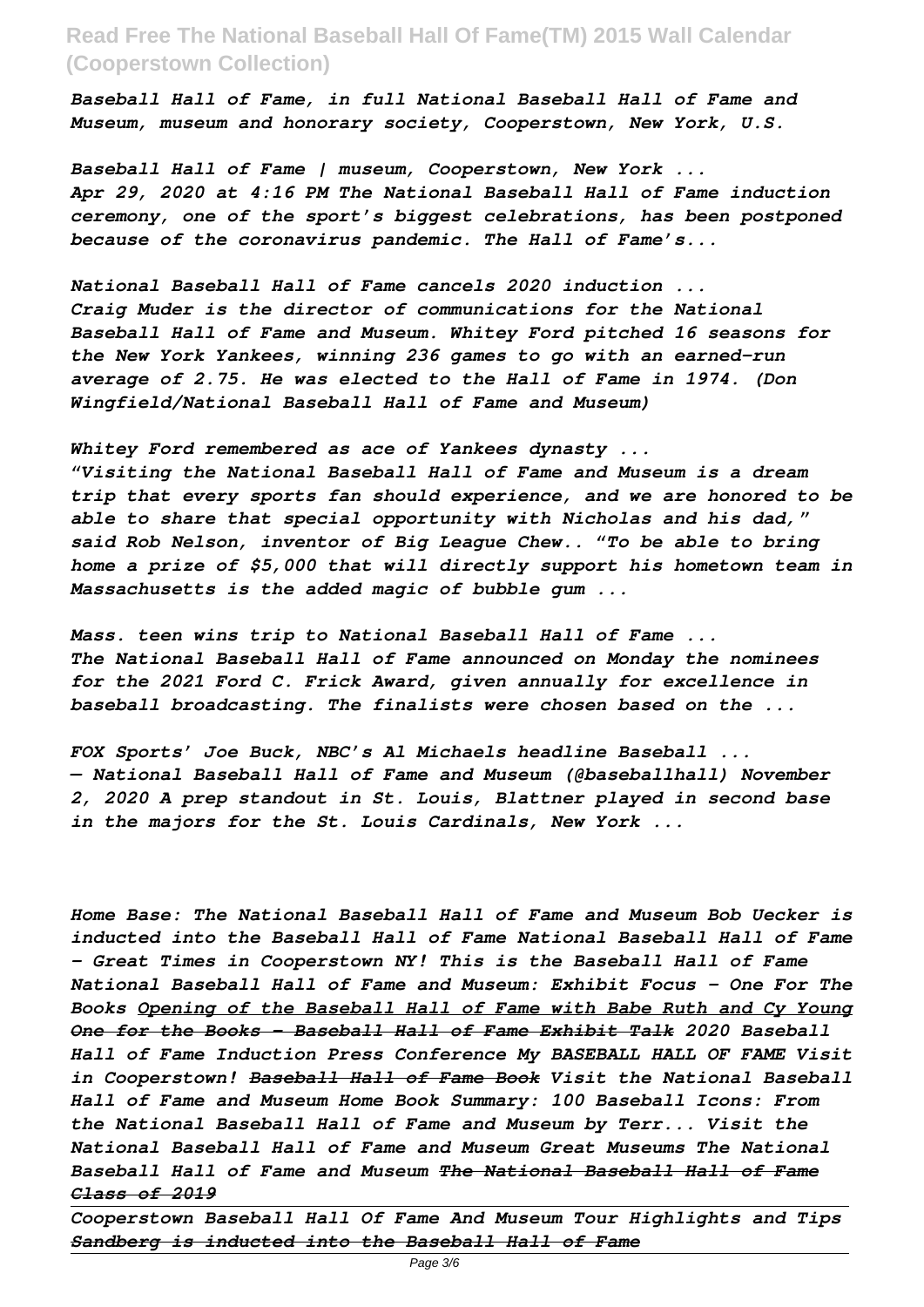*BASEBALL - The National Baseball Hall of Fame PoemNational Baseball Hall of Fame Class of 2019: The Journey The National Baseball Hall Of National Baseball Hall of Fame and Museum. 25 Main Street, Cooperstown, NY 13326 Phone: 1-888-HALL-OF-FAME | 607-547-7200 | Fax: 607-547-0398*

#### *Home | Baseball Hall of Fame*

*The National Baseball Hall of Fame and Museum is a history museum and hall of fame in Cooperstown, New York, operated by private interests.It serves as the central point of the history of baseball in the United States and displays baseball-related artifacts and exhibits, honoring those who have excelled in playing, managing, and serving the sport.The Hall's motto is "Preserving History ...*

*National Baseball Hall of Fame and Museum - Wikipedia The National Baseball Hall of Fame and Museum (BHoF) is an American institution. For over 75 years, they have housed the archive of the nation's favourite game, welcoming new inductees each year and connecting generations with their huge love and knowledge of the sport.*

*National Baseball Hall of Fame & Museum — Cogapp*

*Separated into chapters by position, The National Baseball Hall of Fame Collection highlights the best and the most memorable players, events, championships, moments, and more. Meet the greats of the game from before you were born and relive the memories that you shared with your diamond heroes of recent years.*

*The National Baseball Hall of Fame Collection Book Hall of Fame Class of 2007. On January 9, 2007, Padres legend Tony Gwynn was elected to the National Baseball Hall of Fame. "Mr. Padre" joined Cal Ripken Jr. in the Hall of Fame's 2007 class on July 29, 2008. With 75,000 fans looking on, it was the largest crowd ever at an induction ceremony.*

*National Baseball Hall of Fame | San Diego Padres A remarkable career largely lost to time will take center stage this afternoon when White is enshrined into the National Baseball Hall of Fame, 74 years after his death in Illinois. For his family...*

*Deacon White had a long journey to the National Baseball ... Elections to the National Baseball Hall of Fame for 2020 proceeded according to rules most recently amended in 2016. As in the past, the Baseball Writers' Association of America voted by mail to select from a ballot of recently retired players. The results were announced on January 21, 2020, with Derek Jeter and Larry Walker elected to the Hall of Fame. The Modern Baseball Era Committee, one of four voting panels that since 2016 have taken over the role of the more broadly defined Veterans Commi*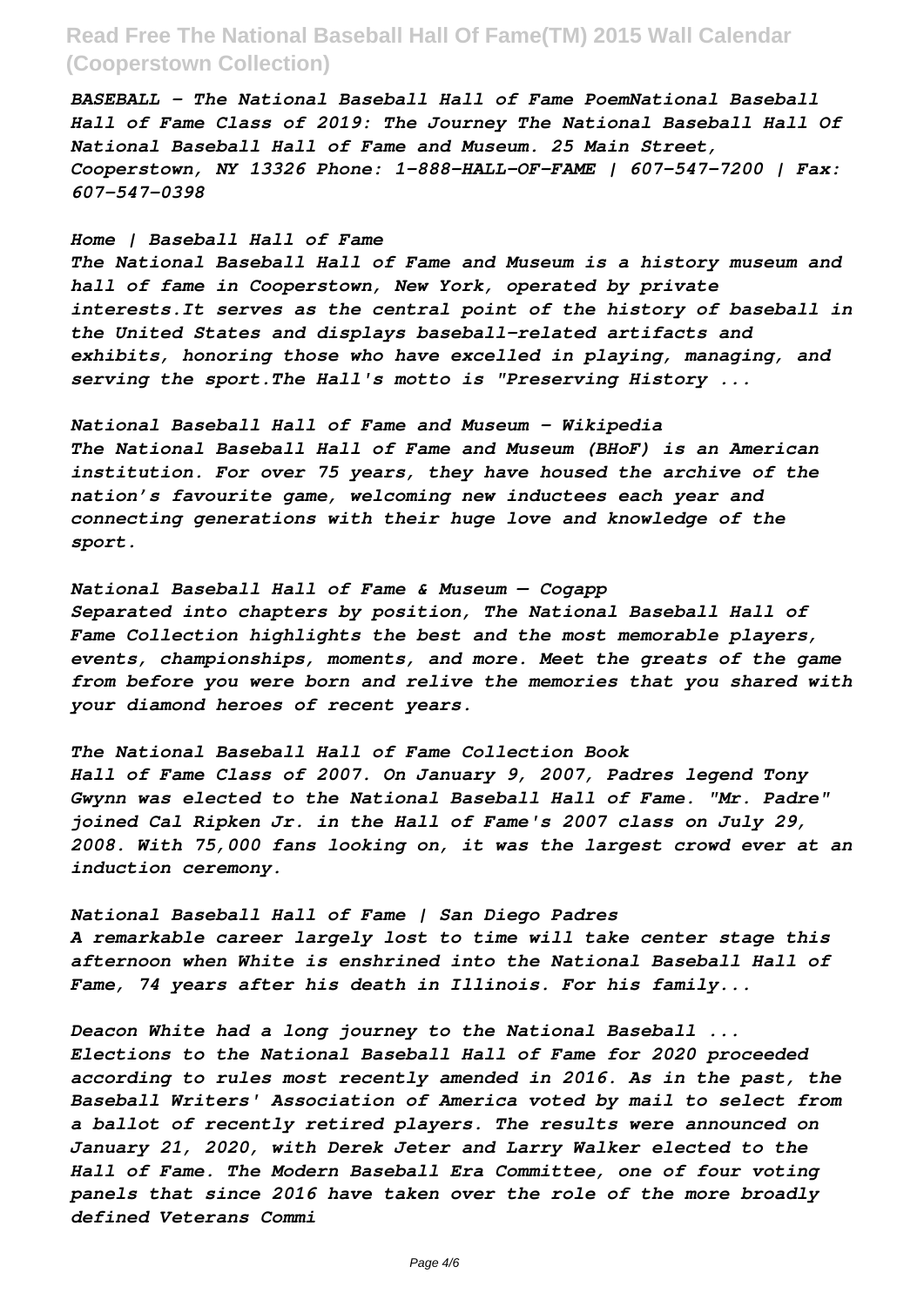#### *2020 Baseball Hall of Fame balloting - Wikipedia*

*The National Baseball Hall of Fame and Museum believes it is critical that conversations about social injustice and inequality continue within our society and beyond. In strengthening our commitment, today we launched a comprehensive educational resource that will further elevate the history of Baseball and Civil Rights in America.*

*From the National Baseball Hall of Fame and Museum ... Separated into chapters by position, The National Baseball Hall of Fame Collection highlights the best and the most memorable players, events, championships, moments, and more. Meet the greats of the game from before you were born and relive the memories that you shared with your diamond heroes of recent years.*

*The National Baseball Hall of Fame Collection: Buckley ... Cooperstown, home to the National Baseball Hall of Fame and Museum, welcomes tens of thousands of visitors every summer, all leading up to the annual Hall of Fame Induction Weekend at the end of...*

*What Cooperstown's National Baseball Hall of Fame and ... Elections to the National Baseball Hall of Fame for 2011 proceeded according to the rules revised in July 2010. As in the past, the Baseball Writers' Association of America voted by mail to select from a ballot of recently retired players. The new Expansion Era Committee, which replaced the Veterans Committee, convened in December 2010 to select from an Expansion Era ballot of long-retired players and nonplaying personnel who made their greatest contributions to the sport from 1973 to the prese*

*2011 Baseball Hall of Fame balloting - Wikipedia Baseball Hall of Fame, in full National Baseball Hall of Fame and Museum, museum and honorary society, Cooperstown, New York, U.S.*

*Baseball Hall of Fame | museum, Cooperstown, New York ... Apr 29, 2020 at 4:16 PM The National Baseball Hall of Fame induction ceremony, one of the sport's biggest celebrations, has been postponed because of the coronavirus pandemic. The Hall of Fame's...*

*National Baseball Hall of Fame cancels 2020 induction ... Craig Muder is the director of communications for the National Baseball Hall of Fame and Museum. Whitey Ford pitched 16 seasons for the New York Yankees, winning 236 games to go with an earned-run average of 2.75. He was elected to the Hall of Fame in 1974. (Don Wingfield/National Baseball Hall of Fame and Museum)*

*Whitey Ford remembered as ace of Yankees dynasty ... "Visiting the National Baseball Hall of Fame and Museum is a dream trip that every sports fan should experience, and we are honored to be able to share that special opportunity with Nicholas and his dad," said Rob Nelson, inventor of Big League Chew.. "To be able to bring*